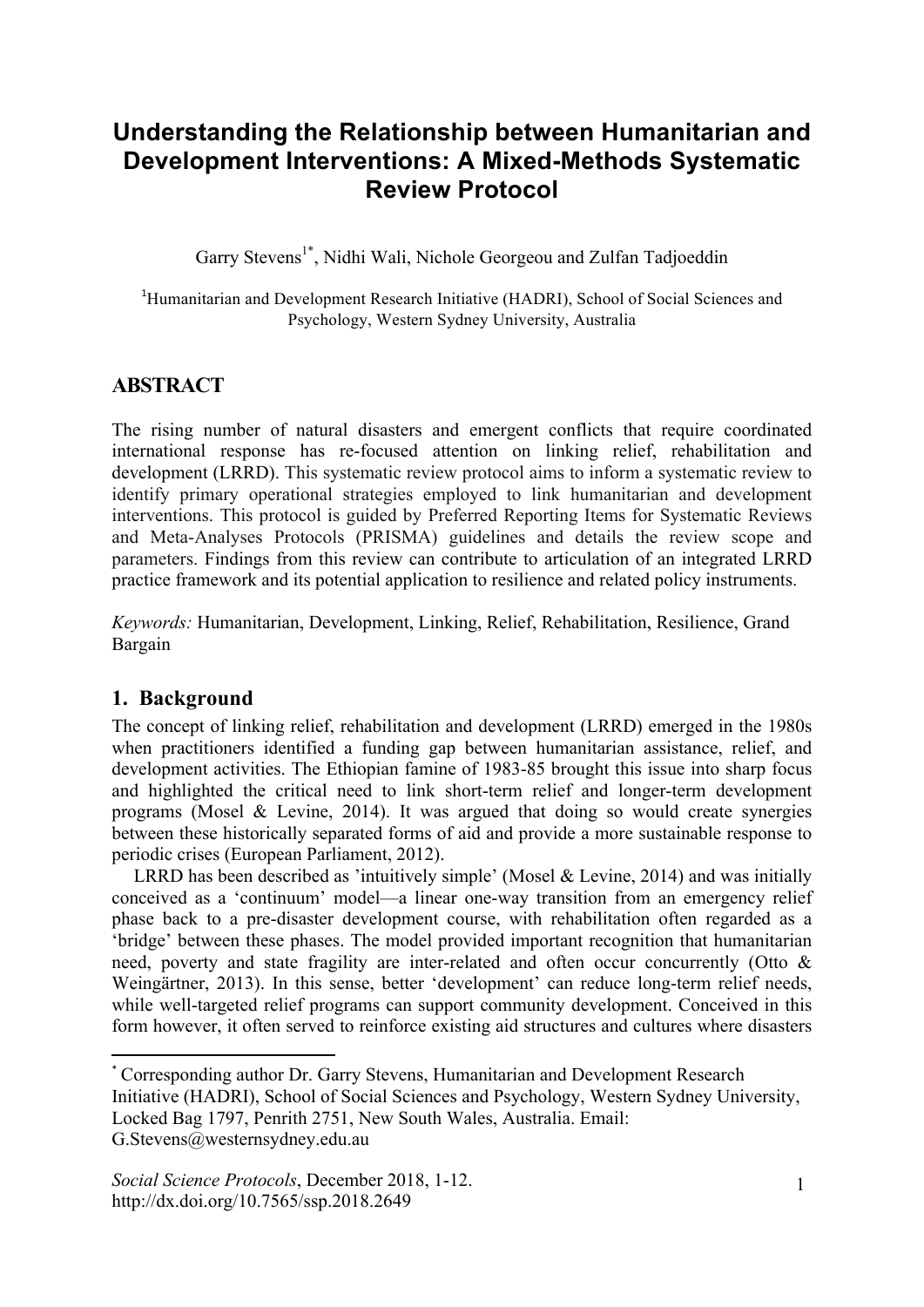were typically regarded as 'outliers', or disrupters to the 'normal' development path, while relief practitioners largely saw operating links as supporting their exit strategies from current operations.

The earlier linear approach to LRRD failed to respond to the complexity of protracted humanitarian emergencies of the 1990s where changing operational environments made it difficult to respond to each phase separately or in a step-wise fashion (Duffield, 1994). Socalled 'second generation' or 'contiguum' models were advocated during this period, which recognised the need for often simultaneous and complimentary use of different aid instruments, subject to the needs of time and region (Duffield, 1994; Longhurst, 1994). <sup>2</sup> It has been further argued that, rather than linking different kinds of aid instruments/functions, a fundamentally different model of long-term engagement may be needed; one that may not incorporate traditional aid instruments at all, and which can deal holistically with protracted and recurrent crises that reflect the normality of destabilised regions (Mosel & Levine, 2014).

Other developments since 2000 have seen security policy actors argue that LRRD needs to support security transitions out of State fragility and a greater strategic coherence between security, development and humanitarian assistance (Harmer & Macrae, 2004). This realignment of humanitarian and development assistance with security objectives is evident in recent policy instruments such as the European Commission's Instrument contributing to Stability and Peace (IcSP) and Canada's Stabilization and Reconstruction Task Force (START). These place humanitarian assistance within the broader framework of conflict prevention, peace-building and capacity building for long-term socio-economic development.

An enduring challenge in operationalising LRRD at structural and program levels relates to the need to reconcile the fundamentally different cultures, structures, values and ways of working that have historically characterised the humanitarian and development fields. Macrae (2012) argues these have been increasingly bifurcated since the 1980s, with development agencies continuing to work *through* governments to strengthen their systems and institutions, while humanitarian practitioners increasingly sought to work *around* uncooperative governments to provide emergency relief. Macrae (2012) further cautions against their potential loss of independence and neutrality through close alignment with government, particularly in conflict settings.

In more practical terms, there has been a lack of clarity and consensus about the problems the LRRD concept seeks to resolve. Streets (2011) argues that the common view supporting the model of a temporal funding gap between humanitarian and development phases has proven untenable. Moreover, Otto and Weingärtner (2013) highlight that there are no agreed definitions about what the concept—or its constituent components of relief, rehabilitation and development—means, nor are there any accepted operational definitions of their beginning, end or working integration. Although LRRD is commonly endorsed at the Policy level (European Commission, 2007; European Parliament, 2012), recent evaluations indicate that it is only applied on a case-by-case basis (Morazán, Grünewald, Knoke, & Schäfer, 2012). The multi-agency Tsunami Evaluation Commission (TEC) found little evidence that LRRD, as a principle, had driven programming at a practice level (Brusset, Pramana, Davies, Deshmukh, & Pedersen, 2006; Goyder et al., 2006) finding LRRD policies were seen as 'too vague and disconnected from practice to make any tangible difference' (Christoplos, Novaky, & Aysan, 2012).

<sup>&</sup>lt;sup>2</sup> While later descriptions of LRRD approaches frequently refer to the simultaneous or 'integrated' use of humanitarian and development instruments, the convention used in this paper is to refer to the linking of these aid instruments and the processes by which this occurs.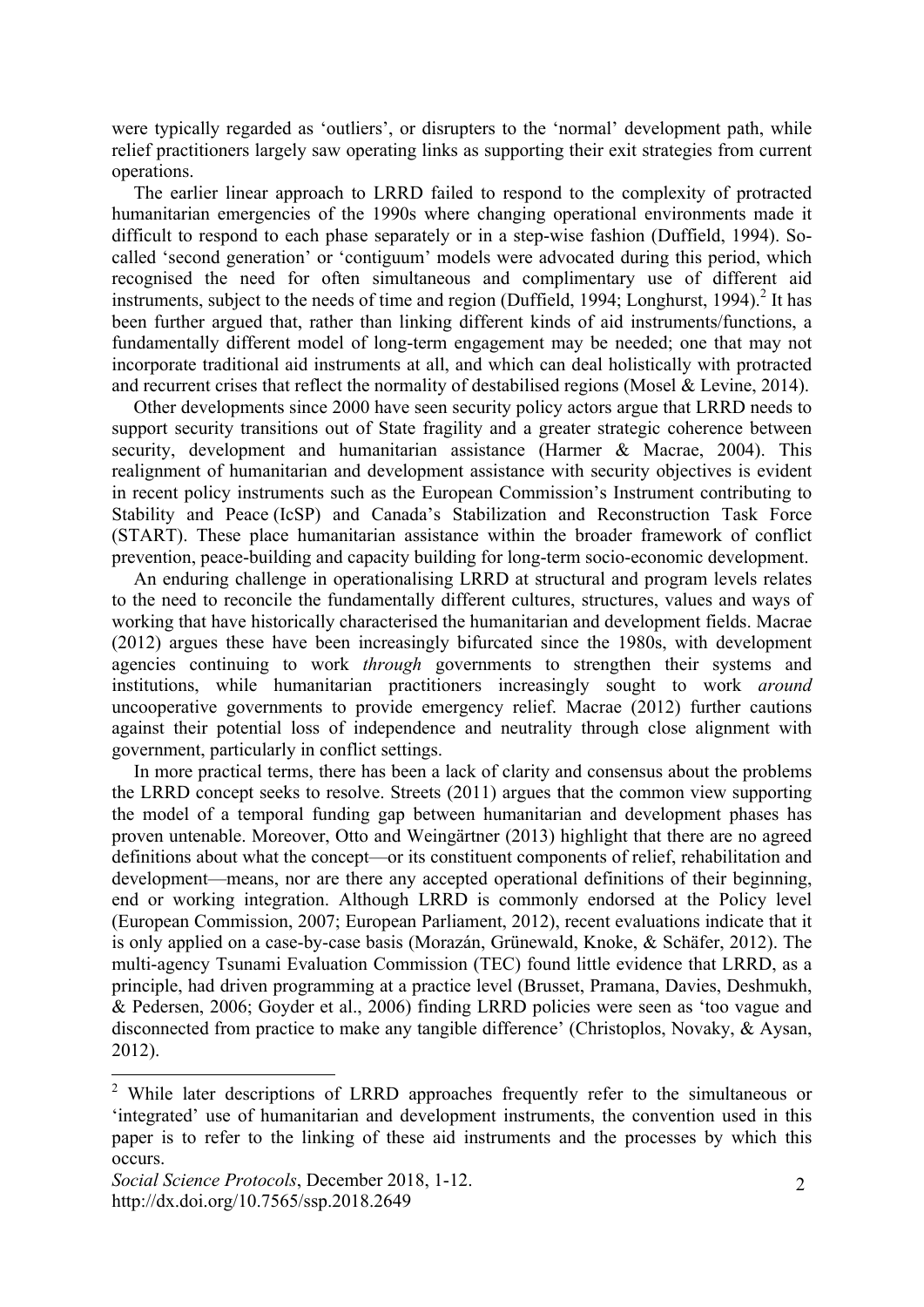More recent policy frameworks and initiatives including 'resilience', 'disaster risk reduction' and the early recovery concepts and 'clusters' of groups such as UNDP, have provided renewed interest in LRRD. Resilience concepts are somewhat broader than those captured by LRRD models, focusing not only on those in crisis and the Aid instruments that support them, but also those vulnerable to crises and how their adaptive capacities can be supported and developed. Disaster Risk Reduction (DRR) can be seen as a practical application of the resilience concept. This approach supports community-based education and risk reduction measures regarding hazards and disasters, but also attempts to re-focus development activities towards greater risk-sensitivity and proactive response. The largely technical approach of DRR has been criticised as being 'politically blind' to the societal conditions underpinning vulnerability (Mosel & Levine, 2014), however it has achieved notable community outcomes (Christoplos et al., 2012; Twigg, 2015). Importantly, LRRD has been seen as a potential framework that can support the integration of disaster risk reduction within development assistance; so-called DRR 'mainstreaming' (Jones, Oven, Manyena, & Aryal, 2014). Groups such the Global Network of Civil Society Organizations for Disaster Reduction (GNDR) have emphasised that vulnerable communities must be centrally involved in such disaster risk governance and management, particularly in that they can advocate and support the pragmatic linking of aid instruments in a way that often evades traditional State and international actors (Botha & van Niekerk, 2013).

A key focus of the discourse around resilience has been about having a different way of thinking about development in protracted crises and how to provide sustained support to those who are most vulnerable. Rather than a competing paradigm, resilience similarly addresses the need to bring development and humanitarian actors together to achieve these outcomes. However, there remains a substantial debate about how to operationalise resilience strategies. In North America these issues are more often addressed via 'developmental relief' frameworks, with funding instruments such as USAID's Transition Initiatives providing recent examples of strategic integration (Khalil & Zeuthen, 2014).

#### **1.1 The Grand Bargain**

The Grand Bargain was created to address the discrepancy between funds needed and funds provided in the humanitarian relief sector. It can be understood as an effort to bridge this gap that combines donor states and large International NGOs (INGOs). It is essentially a compact of donors and service providers that aims to provide greater coordination of relief efforts. The original Agreement discussed in 2015 was between five large donors and the six largest UN agencies, but the May 2016 Grand Bargain Agreement expanded to include eighteen donors and sixteen INGOs (Metcalfe-Hough & Poole, 2018). The Grand Bargain 'Sherpas' (negotiators) eventually agreed on a total of fifty-one mutual commitments, divided into ten Work streams. Five of the fifty-one commitments relate to Work Stream Ten: 'Enhance engagement between humanitarian and development actors'. An independent report commissioned to gauge progress on the Grand Bargain noted Work Stream Ten was one of the seven areas in which this new agenda was graded as offering only 'some progress'. The report gave Work Stream Ten- two out of four stars in all criteria assessed: donor activity; aid organisation activity; activity on joint commitments; links to other work streams; and links to other existing processes. (Metcalfe-Hough & Poole, 2018)

Work Stream Ten has presented difficulties for the Sherpas, and it seems the idea of enhancing engagement between humanitarian and development actors was deemed as being too complex to be managed within the Grand Bargain framework. Regarded by donors as a "cross-cutting issue", Work Stream Ten was eventually closed in March 2018 at the request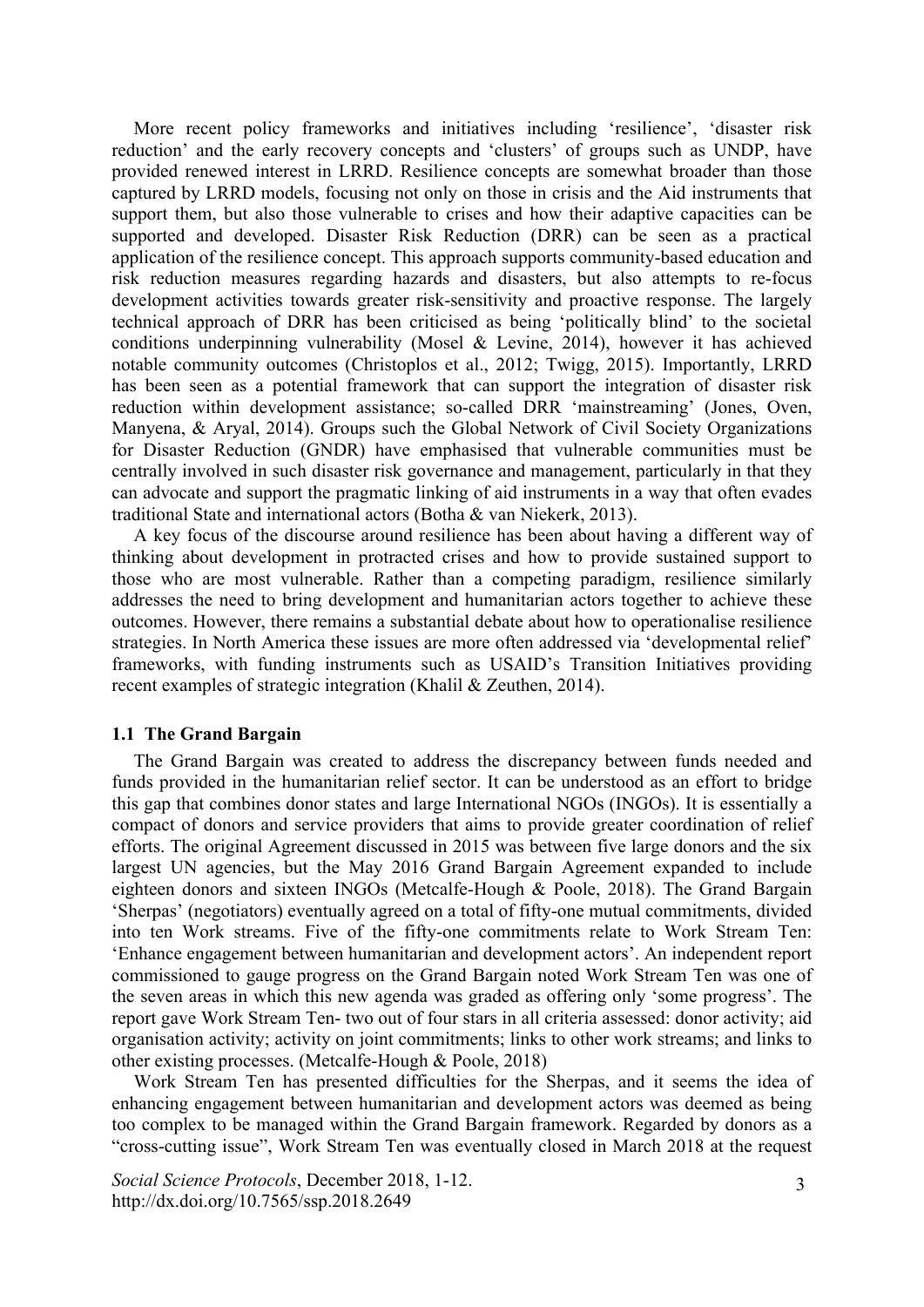of the co-conveners UNDP and Denmark (Metcalfe-Hough & Poole, 2018, p. 60). Some signatories to the Grand Bargain however remain interested in continuing the work of bridging this gap, stressing that it is vital to achieve some effective linkage of these fields. One large (unnamed) donor "raised serious concerns" that the momentum gained around this issue would be lost (Metcalfe-Hough & Poole, 2018, p. 60). We review below recent efforts to align humanitarian and development actors and their operational frameworks.

#### **1.2 Progress to date**

In Europe, recent commitments to LRRD have often been renewed under the framework of resilience programming, with donors in particular suggesting that LRRD potentially provides an organising principle that can support the operationalisation of resilience strategies (European Parliament, 2012; Mosel & Levine, 2014; OECD, 2012; VOICE and CONCORD, 2012). This is a notable proposition, given that practice integration within LRRD programs themselves remains poorly explicated. Few specific tools or guidelines to support LRRD have been developed, and recognised examples of program applications are limited. Historically, the EU has contributed to these outcomes through a lack of flexibility in its financing instruments, and by not having a common strategic framework between humanitarian and development actors (European Parliament, 2012; Mosel & Levine, 2014). Recent initiatives such as the Joint Humanitarian Development Framework (JHDF) have been applied particularly in relation to food security programs such as the Supporting Horn of Africa Resilience (SHARE), and are making important progress on longer-term program integration. This has included the development and take-up of new EC financial instruments that offer greater support to such programming, including multiannual allocations, the maintenance of unallocated funds, and 'urgency procedures' that permit finance restructuring in crisis and fragility situations (European Commission, 2007). A range of recent case studies (Ekblad, 2017; Labh & Pfander, 2011; Pramana, 2012) have also highlighted examples of program design and implementation which reflect successful integration.

Even though Work Stream Ten of the Grand Bargain has been abandoned, there was some notable progress among donors towards LRRD. As the independent report on the Grand Bargain notes (Metcalfe-Hough & Poole, 2018, pp. 61-63), France has led the way on Commitment 10.1: 'Using existing resources and capabilities to shrink humanitarian needs over the long term with a view to contributing to the outcomes of the Sustainable Development Goals. Significantly increase prevention, mitigation and preparedness for early action to anticipate and secure resources for recovery'. In 2008 France established its Centre de Crise et de Soutien (CDCS), (Ministry for Europe and Foreign Affairs' Crisis and Support Centre), a post-conflict stabilisation unit. Other donors such as Germany and the UK, along with the World Bank, have moved to create a Centre for Global Disaster Protection in 2017, although the extent to which the Grand Bargain deliberations influenced this initiative remains unclear.

Despite the renewed interest in LRRD, and policy and financing instruments that can support its further development, these are yet to be translated into an operational framework that has received broad recognition from international actors (OECD, 2012). This is particularly important given that the need to operationalise resilience frameworks has been seen by many as one of the best opportunities yet for the development of a definitive LRRD approach (European Parliament, 2012; Kildi, 2016; Mosel & Levine, 2014). While recent exemplar programs have emerged, a critical question remains regarding the extent to which LRRD program information exists in sufficient detail to realistically inform practice integration within resilience interventions. In this context, it is timely to review the existing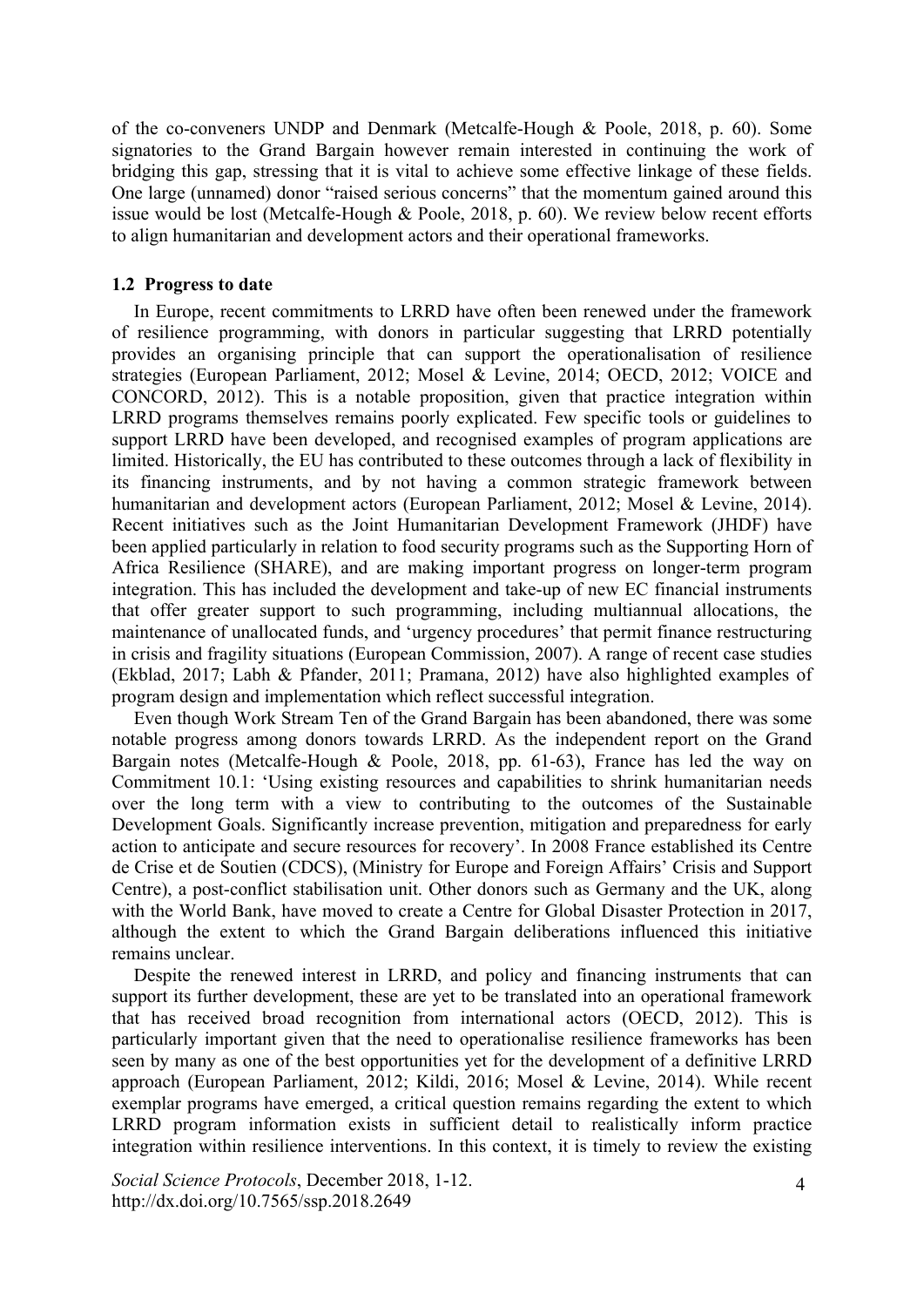evidence base regarding LRRD programs, particularly design and operational aspects, as these are more likely to inform resilience and related frameworks. Critical questions for this review include the extent to which LRRD interventions are operationally defined; how this supports/enables practice at a program level; and whether there are discernible program outcomes related to effective integration of RRD elements.

#### **1.3 The proposed review question**

The aim of this review is to identify the primary strategies that aid programs employ to link Humanitarian and Development interventions, primarily through the lens of the "Linking Relief Rehabilitation and Development" (LRRD) model. It will examine humanitarian and development interventions following natural disasters and those within protracted political crises. The review will focus on program design and operational levels, rather than structural and institutional levels, and will examine those factors reported to enable such linkages and those that impede effective linkage. Consideration is also given to assessments of beneficiary impact related to such interventions and the implications of these findings for future programming and policy. In order to achieve this aim, four review questions are formulated:

- 1. What specific strategies do programs employ to link Humanitarian and Development interventions at program planning/design and operational levels?
- 2. Are the factors that support/enable program outcomes and LRRD operational linkages defined?
- 3. Are the factors that disenable program outcomes and LRRD operational linkages defined?
- 4. What are the reported impacts of these interventions (e.g. program assessments, beneficiary impact assessments, developed outcome measures), including specific contributions of effective phase linkage to program outcomes?

# **2. Methods**

## **2.1 Study design**

This systematic review protocol is informed by the standard Preferred Reporting Items for Systematic review and Meta-Analysis Protocols (PRISMA-P) reporting guidelines (David Moher et al., 2015).

## **2.2 Eligibility criteria**

#### *Participants*

The population of focus in the review is those who have been beneficiaries of a programme or policy that explicitly aims to link disaster relief, community rehabilitation and development aid processes. As such, examined beneficiary groups may be in relief, rehabilitation or development settings, as well as transition phases between these states.

## *Types of interventions*

Eligible interventions for the review will include all programmes that are delivered in a humanitarian and/or development setting with an aim of sustainable development within the LRRD framework. These will include interventions and programmes across livelihoods, health, education and others. The geographical locations of these interventions will not be a limitation and this review will include any intervention that meets these criteria. However, programmes that focus on resilience will be excluded in this review.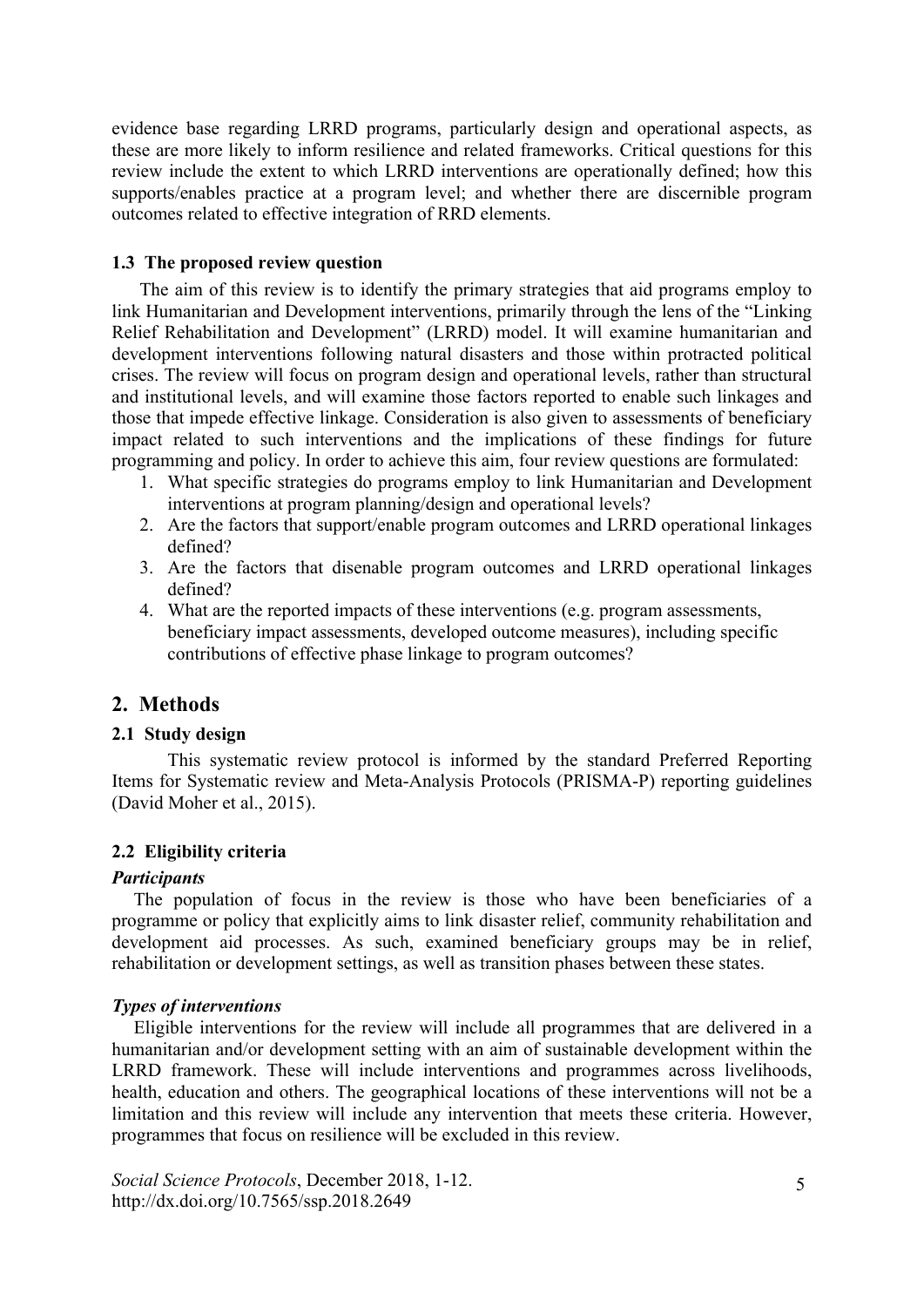#### *Types of studies*

This systematic review will consider both published and unpublished literature (Mahood, Van Eerd, & Irvin, 2014). The search will include both qualitative and quantitative study types. Quantitative study types considered will be randomised controlled trials (RCTs), nonrandomised trials, cross-sectional studies and quasi-RCTs. Other studies will be observational, qualitative or mixed-methods. The unpublished grey literature search will include both programme and evaluation reports, and working papers. Editorials, dissertations and theses, conference abstracts, opinion pieces, books and book reviews will not be included (Adams, Smart, & Huff, 2016). Only studies published in English between 1980 and 2018 will be considered for review. We set 1980 as the base year because LRRD originated in the 1980s during the food security crises in Africa (Mosel & Levine, 2014).

#### *Outcomes of interest*

Preliminary literature review suggests that there will be considerable heterogeneity in the study outcomes. Therefore, for the purpose of this review outcomes have not been specified *a priori*. Although they may include understanding the types of LRRD strategies used in programmes, these could be at the programme planning and design stage and/or intervention stage, and the factors that enable or disenable the operational linkage of aid instruments. This review will seek to understand the probable impacts of these LRRD interventions and specific contributions of effective phase linkage to program outcomes.

#### *Search strategy*

The search strategy of this protocol is designed to be as extensive as possible to identify all eligible studies. A multi-step search approach will be used to retrieve relevant studies from eight academic databases. The databases will be searched using a variety of sub headings and free text terms:

*Search strategy terms*

*Development OR Development aid OR development assistance AND Humanitarian OR Humanitarian aid OR disaster OR crises OR humanitarian assistance OR relief OR rehabilitation AND Link\* OR integrat\* AND Program OR operation\* OR strategies OR impact OR intervention\* OR evaluation OR assessment*

Databases to be searched:

- 1. Academic OneFile
- 2. Academic Search Complete (EBSCO)
- 3. Econlit (EBSCO)
- 4. JSTOR
- 5. ProQuest Social Science Journals
- 6. Scopus (Elsevier)
- 7. Social Services Abstracts (ProQuest)/Sociological Abstracts/ SocINDEX (EBSCO)
- 8. Web of Science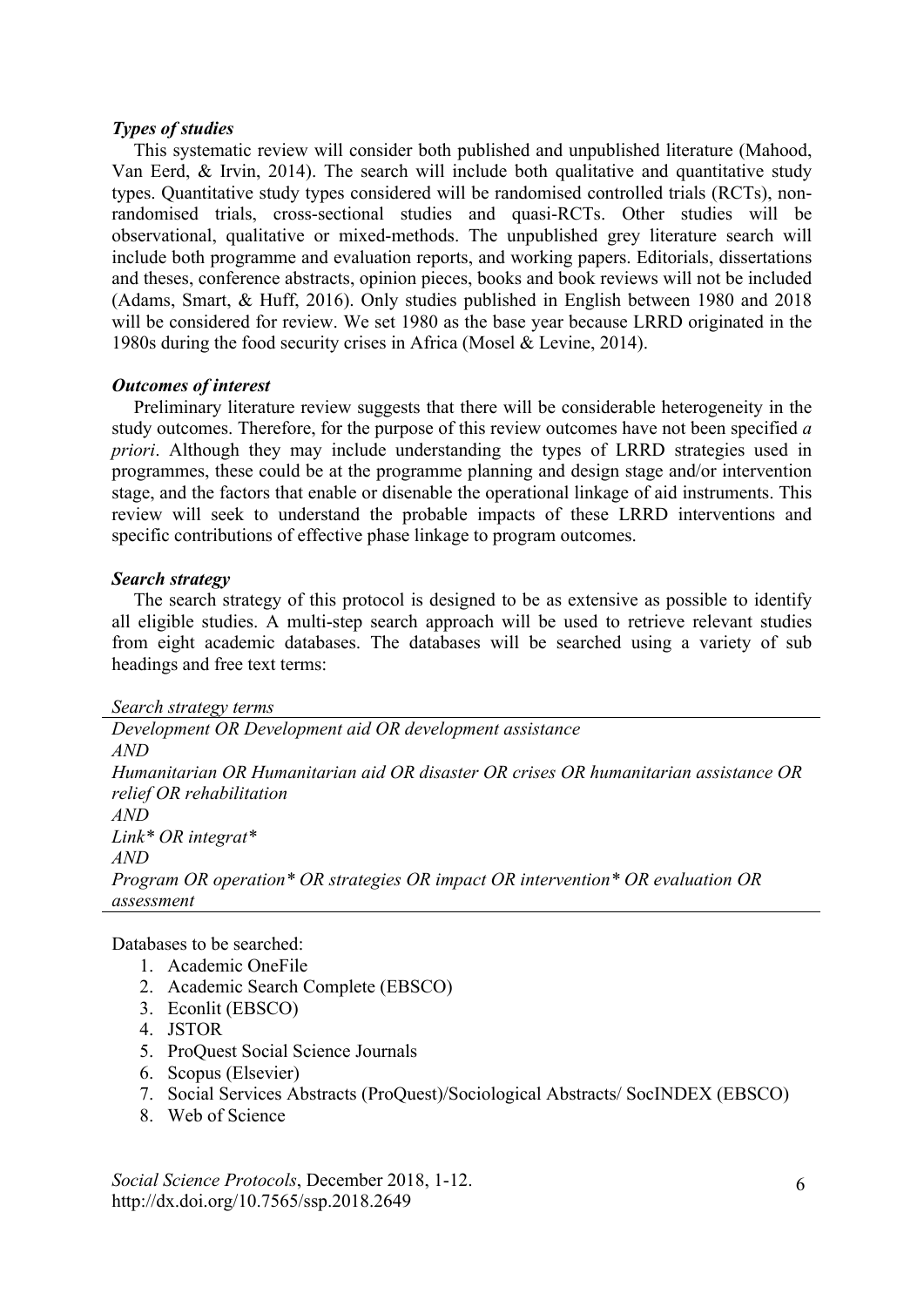A combination of the above mentioned sub headings and free text words will be used to search grey literature in key organisations' websites, as listed below. This list might be reviewed when undertaking the research.

- 3ie impact assessment
- Australian AID<br>• European Comr
- European Commission
- ECHO The Humanitarian Aid Department of European Commission
- DevCo<br>• Departr
- Department for International Development (DFID)
- Food and Agriculture Organisation (FAO)
- Institute of Development Studies
- Medicines Sans Frontières
- Oxfam
- Overseas Development Institute
- Red Cross
- United Nations International Children's Emergency Fund (UNICEF)
- United Nations Development Programme (UNDP)
- United States AID
- United Nations Volunteers (UNV)
- World Vision

In addition, a lateral approach involving a review of reference lists in relevant papers/reviews will be undertaken. Search engines such as Google or Google Scholar will be searched to include any relevant articles and reports.

#### **2.3 Data collection**

#### **Study selection process**

Studies yielded in the search will be imported into EndNote where duplicates will be identified and removed. The selection of the studies will be done in three steps. Firstly, titles will be screened to remove any irrelevant studies followed by screening of abstracts to confirm eligibility and relevance. After this initial selection, full texts of studies will be reviewed for final inclusion. This process will be undertaken independently by two researchers and with discussion to resolve any disagreements. A third researcher will be consulted in case of any unresolved issues.

#### **Data extraction**

Data extraction will be done using a piloted form, as documented in Table 1. This form has been developed using ten randomly selected studies. The data extracted will mainly include: study details (such as author's name, year of publication) study design, intervention type, study characteristics (including sample setting, population), reported LRRD strategies (program planning / design or field operations), Enabling factors (factors enabling operational linkages (RRD)), Disenabling factors (factors disenabling operational linkages (RRD)), and Impacts (Impacts of intervention [e.g. program assessments, beneficiary impact assessments] and specific contributions of effective phase linkage to program outcomes identified). Grey literature will be extracted using similar details.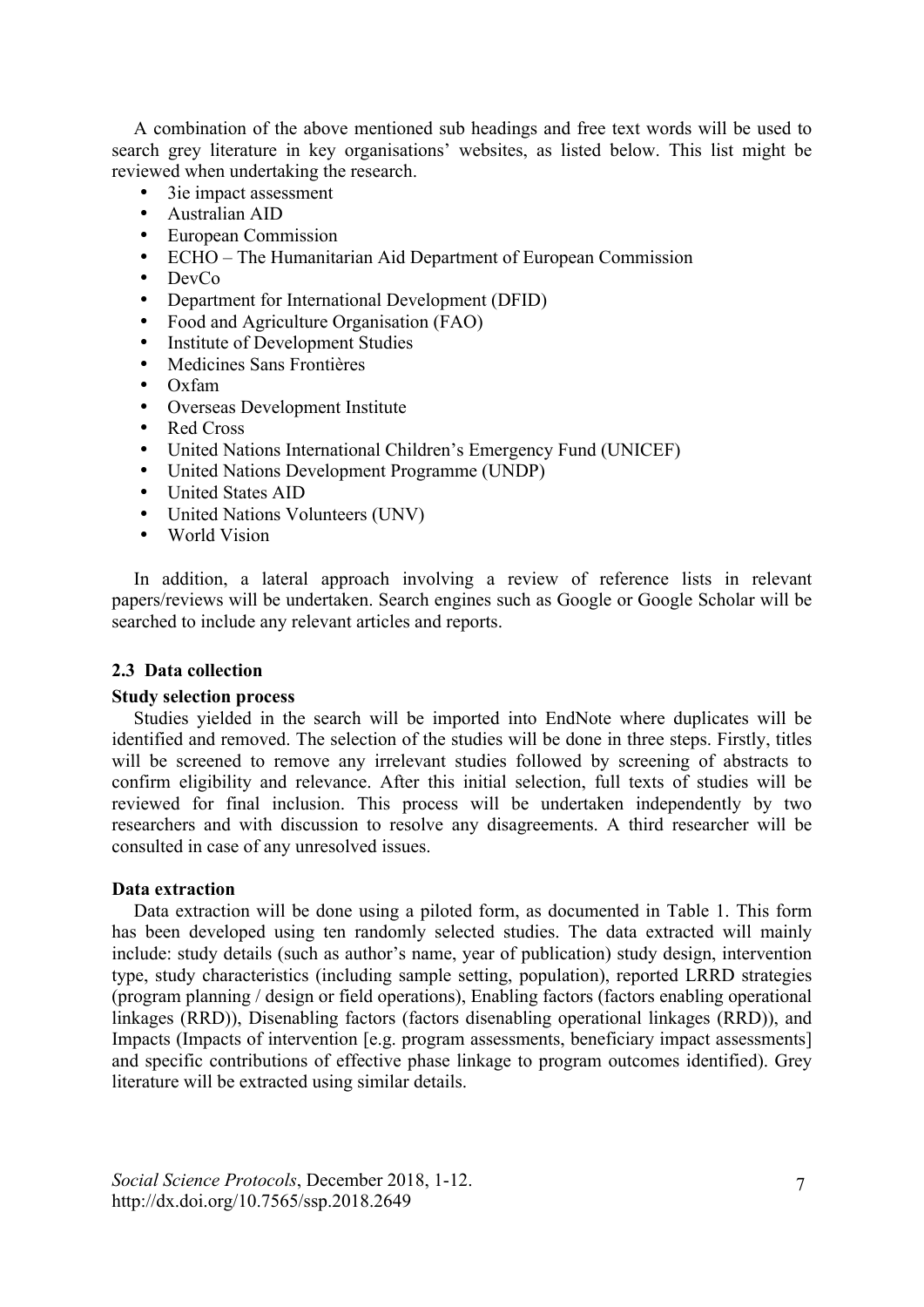**Table 1.** Data extraction form.

| Data to be extracted                                     |
|----------------------------------------------------------|
| <b>Authors</b>                                           |
| Year of publication                                      |
| Study setting/context                                    |
| Natural disasters                                        |
| Political crises                                         |
| Others                                                   |
| Aims and objectives specified $(Y/N)$                    |
| Ethics approval $(Y/N)$                                  |
| Intervention                                             |
| type                                                     |
| duration                                                 |
| Study methodology Quant/Qual/Mix                         |
| Population/ participants (Number, other characteristics) |
| Method of Data Collection                                |
| Outcomes                                                 |
| reported LRRD strategies                                 |
| enablers<br>٠                                            |
| disenablers<br>٠                                         |
| overall impact of the intervention                       |
| Quality appraisal                                        |
|                                                          |

#### **Assessment of methodological quality**

Final included studies will be assessed and scored for methodological quality. The methodological quality of qualitative studies will be evaluated using the Critical Appraisal Skills Programme criteria tool (Critical Appraisal Skills Programme, 2017 ). The Jadad scale will be used to assess the quality of randomised controlled trials based on methods relevant to random assignment, double blinding, and the flow of patients (David. Moher, Jadad, & Tugwell, 2009). ROBINIS-I tool will be used to assess all other quantitative studies such as non-controlled trials and quasi-experiments (Sterne et al., 2016). Mixed methods studies will be assessed based on the MMAT (mixed methods appraisal tool) by Pluye and colleagues (Pluye et al., 2011), using a three point criteria of objective, data collection and results. MMAT is new and a developing tool but it has substantive theoretical validity, is content validated and has been tested for efficiency and reliability (Pierre Pluye, 2015; Souto et al., 2015). Grey literature will be appraised with the AACODS tool that looks at authority, accuracy, coverage, objectivity, date and significance (Tyndall, 2010). This tool is being widely recognised by academics and researchers for appraisal of grey literature. The quality of all studies will be independently appraised by two researchers and any disagreements will be resolved through discussion. Any further discrepancies will be independently reviewed by the third researcher.

#### **Data synthesis**

Due to the heterogeneity and variation of the studies to be reviewed – especially the study methods, measurements and outcomes, a narrative synthesis of findings will be adapted where common themes will be identified and extracted from both qualitative themes and quantitative narratives to generate insight regarding LRRD. All studies results will be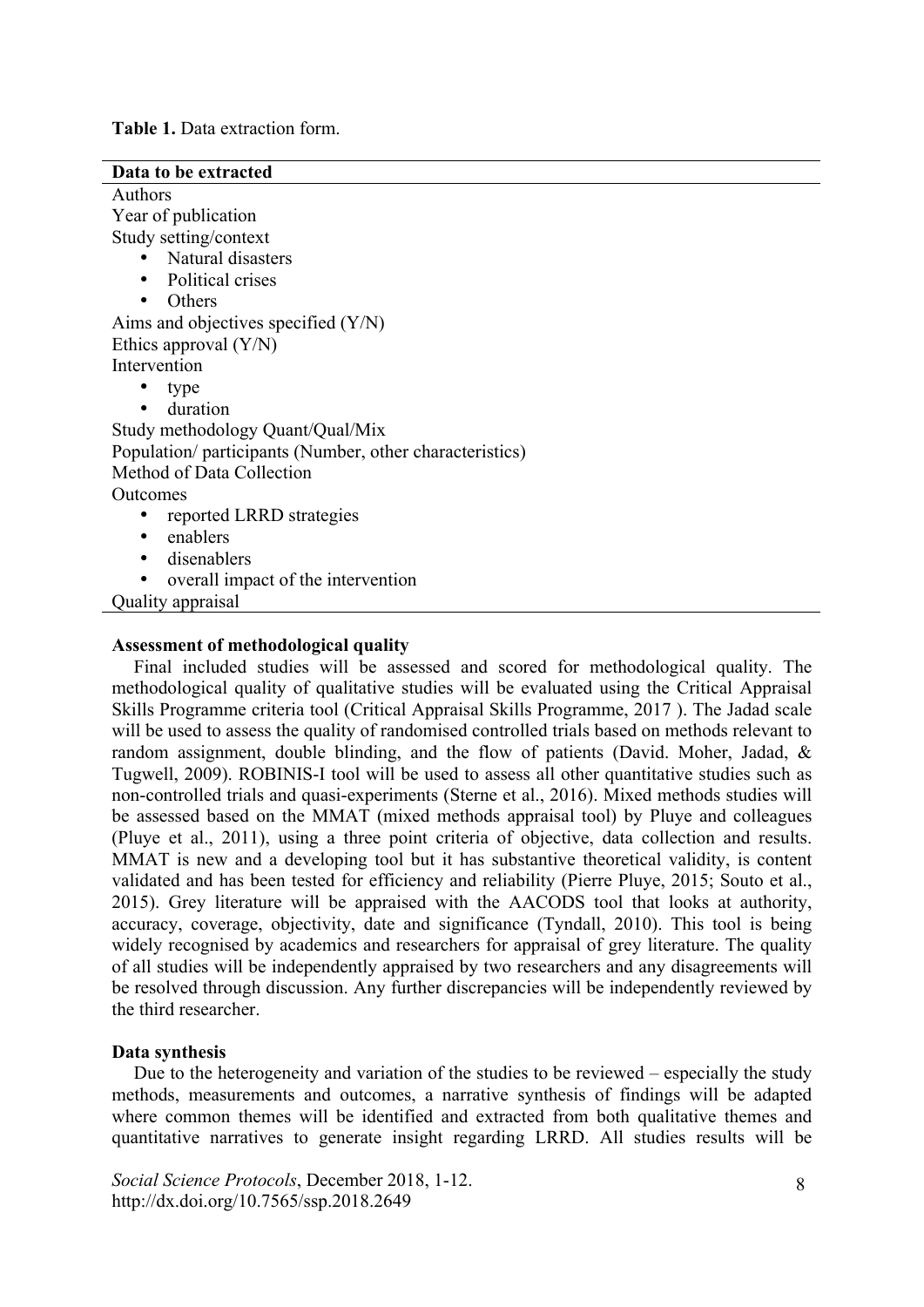aggregated to provide a holistic analysis. The primary researcher will summarise the study findings and narrate the emerging themes. The secondary researcher will review the appropriateness of the content as well as the consistency of the emerging themes. Any disagreements will be reviewed by the third researcher.

## **3. Discussion**

There is a renewed interest amongst policy makers, donor communities, development agencies and humanitarian organisations regarding practical applications of LRRD that can support improved and sustainable development and inform practice integration within resilience strategies (European Commission, 2007; European Parliament, 2012; Mosel & Levine, 2014). Though there has been adequate research of LRRD at policy level to define the concept, little research has been conducted to understand the application of LRRD at operational level and its enabling or disenabling factors (Brusset et al., 2006; Ekblad, 2017; Goyder et al., 2006; Mosel & Levine, 2014).

Despite the failure of the Grand Bargain on the LRRD front, there is still a pressing need to articulate integration efforts across the humanitarian and development fields. This review will seek to address this critical gap in the literature and provide an important contribution to policy and programming. Findings from this review can also be used to develop an integration framework or metric, such as an audit tool, to quantify the extent or quality of Relief, Rehabilitation and Development integrations. This will enable practical understanding of LRRD in development and humanitarian programs and complement our understanding of resilience frameworks.

We anticipate some limitations in the review, such as the exclusion of studies published in languages other than English. Exclusion of such studies could lead to missing key literature generated by non-English-speaking researchers and regional organisations. This limitation is addressed, in part, by expanding the search to include relevant grey literature documents from International organisations working in humanitarian and development programs. This review does not limit itself to any geographical location, so as to holistically capture the work of LRRD across geographies.

# **Declarations**

**Acknowledgements:** This research is being conducted by the Humanitarian and Development Research Initiative (HADRI) at the School of Social Sciences and Psychology, Western Sydney University.

# **References**

- Adams, R. J., Smart, P., & Huff, A. S. (2016). Shades of Grey: Guidelines for working with the grey literature in systematic reviews for management and organizational studies. *International Journal of Management Reviews, 19*(4), 432-454. doi:10.1111/ijmr.12102
- Botha, D., & van Niekerk, D. (2013). Views from the Frontline: A critical assessment of local risk governance in South Africa. *Jàmbá, 5*(2), 1-10. Retrieved from http://dx.doi.org/10.4102/jamba.v5i2.82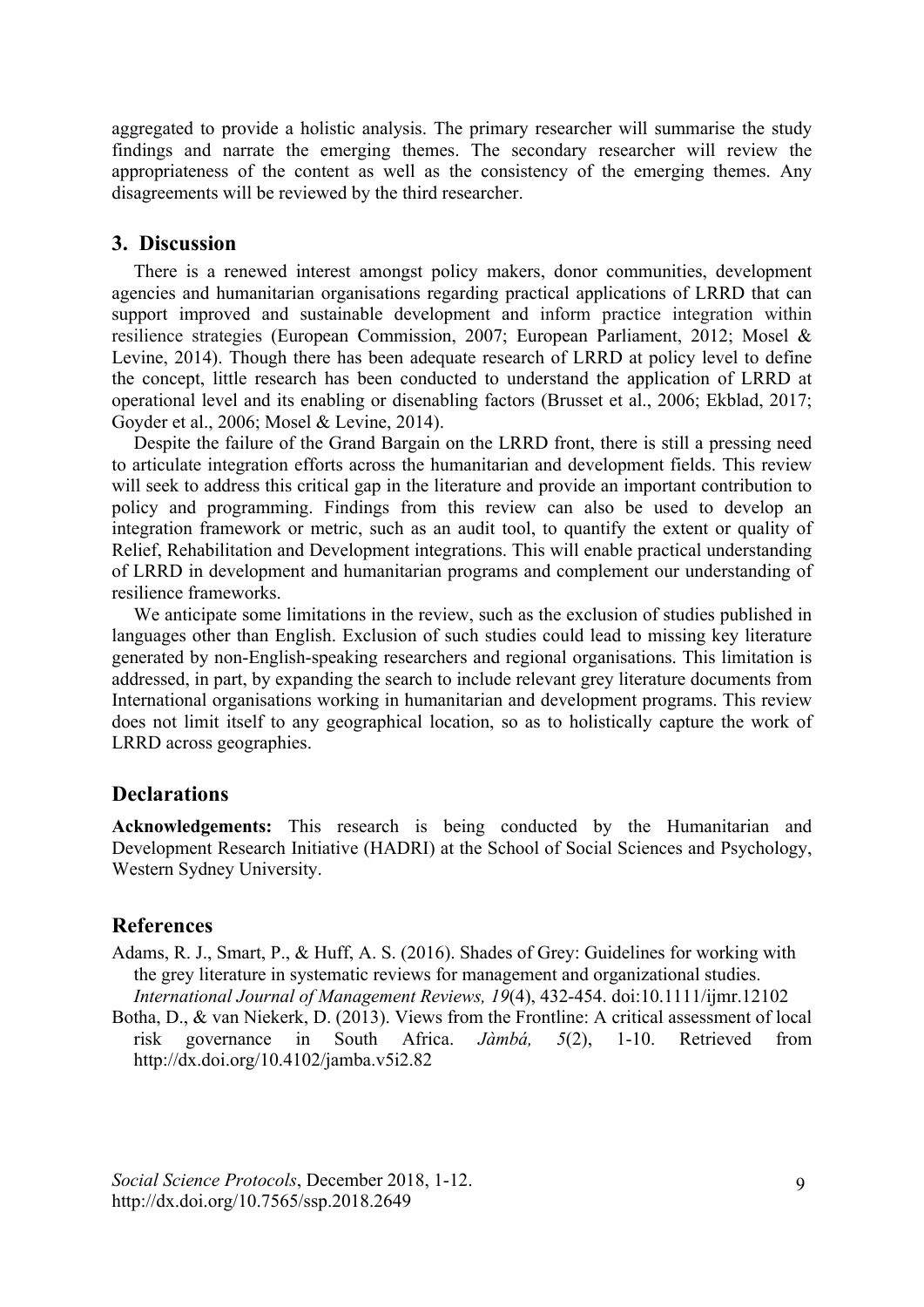Brusset, E., Pramana, W., Davies, A., Deshmukh, Y., & Pedersen, S. (2006). *Links between Relief, Rehabilitation and Development in the Tsunami Response: Indonesia Case Study*. Retrieved from

https://www.sida.se/contentassets/6aa1638098544347b7b2f782308345e6/links-betweenrelief-rehabilitation-and-development-in-the-tsunami-response\_3145.pdf

Christoplos, I., Novaky, M., & Aysan, Y. (2012). *Resilience, risk and vulnerability at Sida*. Retrieved from

https://www.sida.se/contentassets/5de4b5ba77044012af09ba3eb53f3a5f/resilience-riskand-vulnerability-at-sida---final-report\_3406.pdf

Critical Appraisal Skills Programme. (2017 ). Ten questions to help you make sense of qualitative research. Retrieved from

http://docs.wixstatic.com/ugd/dded87\_25658615020e427da194a325e7773d42.pdf

Duffield, M. (1994). Complex emergencies and the crisis of developmentalism. *Institute of Development Studies Bulletin, 25*(4).

Ekblad, P. (2017). *Bridging the humanitarian-development fivide: Indonesian-Swedish stakeholder case studies on LRRD.* (Master program in International Humanitarian Action Masters thesis), Uppsala University. Retrieved from http://www.divaportal.org/smash/get/diva2:1121069/FULLTEXT01.pdf

European Commission. (2007). *Communication from the commission to the European parliament and the council: Towards a European consensus on humanitarian aid*. Retrieved from http://ec.europa.eu/echo/files/policies/consensus/acte\_en.pdf

European Parliament. (2012). *Policy briefing: Linking relief, rehabilitation and Development, directorate-general for erxternal policies*. Retrieved from http://www.europarl.europa.eu/RegData/etudes/briefing\_note/join/2012/491435/EXPO-DEVE\_SP(2012)491435\_EN.pdf

Goyder, H., Coventry, C., Adams, J., Kaiser, T., Williams, S., & Smillie, I. (2006). *Links between relief, rehabilitation and development in the Tsunami response: Policy study*. Retrieved from https://www.humanitarianlibrary.org/sites/default/files/2014/02/lrrdpolicy-study.pdf

Harmer, A., & Macrae, J. (2004). *Beyond the continuum: The changing role of aid policy in protracted crises*. Retrieved from https://www.odi.org/sites/odi.org.uk/files/odiassets/publications-opinion-files/279.pdf

Jones, S., Oven, K. J., Manyena, B., & Aryal, K. (2014). Governance struggles and policy processes in disaster risk reduction: A case study from Nepal. *Geoforum, 57*, 78-90. Retrieved from https://doi.org/10.1016/j.geoforum.2014.07.011

Khalil, J., & Zeuthen, M. (2014). A case study of counter violent extremism (CVE) programming: Lessons from OTI's Kenya transition initiative. *Stability: International Journal of Security and Development, 3*(1). Retrieve from http://doi.org/10.5334/sta.ee

Kildi, J. (2016). *Linking relief, rehabilitation and development in South Sudan: missed opportunities of the European Commission?* Paper presented at the International Conference on Economics, Political and Law Science, Rome, Italy.

Labh, N., & Pfander, B. (2011). *Implementing the linking relief, rehabilitation and development (LRRD) approach in the post-earthquake rehabilitation project in Gujarat, India*. Retrieved from https://www.redcross.ch/it/file/12371/download

Longhurst, R. (1994). Conceptual frameworks for linking relief and development. *Institute of Development Studies Bulletin, 25*(4). Retrieved from https://opendocs.ids.ac.uk/opendocs/bitstream/handle/123456789/9324/IDSB\_25\_4\_10.11 11-j.1759-5436.1994.mp25004003.x.pdf?sequence=1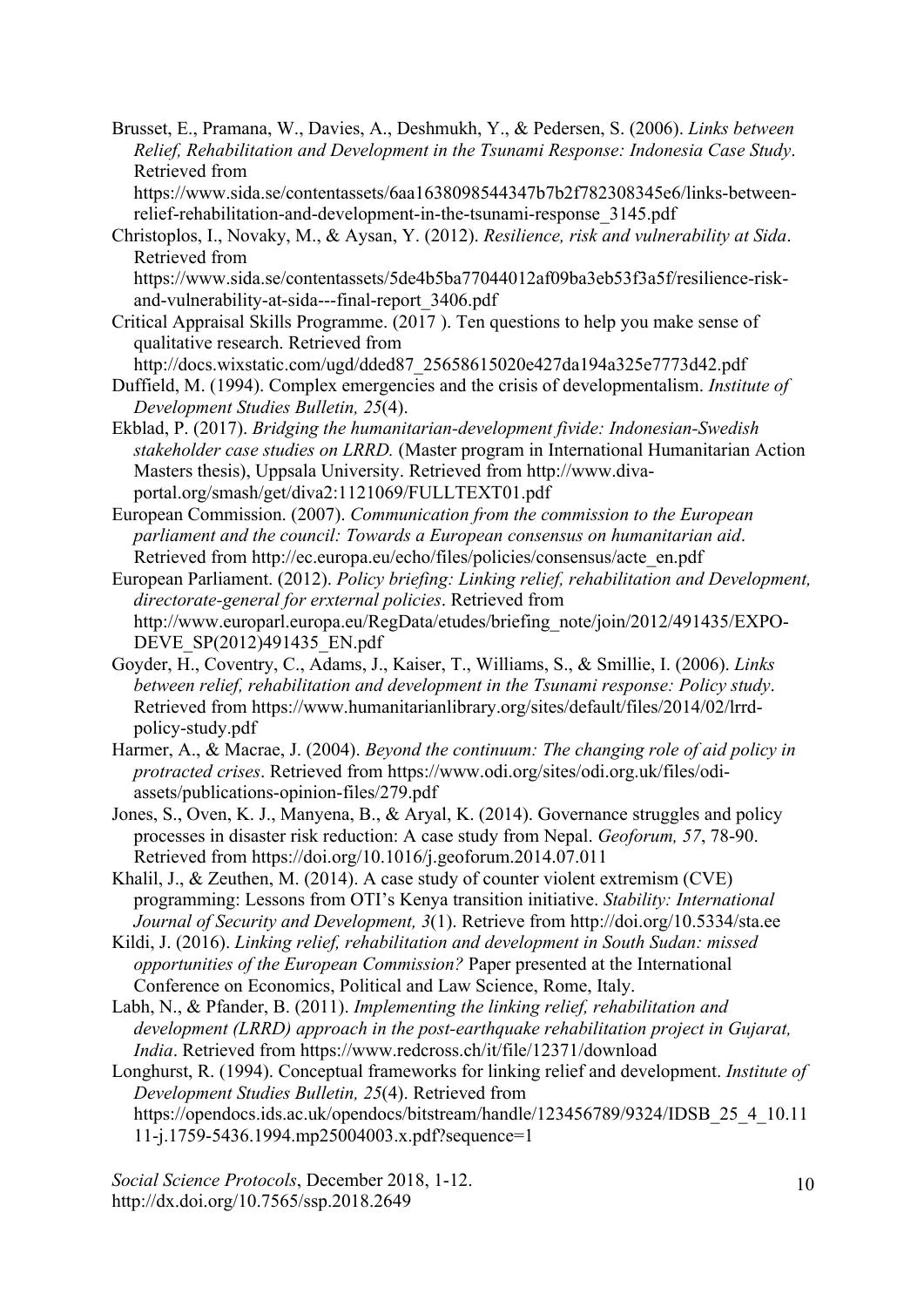- Macrae, J. (2012). *'The continuum Is dead, long Live resilience'*. Retrieved from https://ngovoice.org/publications/voice-out-loud-15-lrrd.pdf
- Mahood, Q., Van Eerd, D., & Irvin, E. (2014). Searching for grey literature for systematic reviews: challenges and benefits. *Research Synthesis Methods, 5*(3), 221-234. doi:10.1002/jrsm.1106
- Metcalfe-Hough, V., & Poole, L. (2018). *Grand bargain annual independent report 2018: HPG Commissioned Report*. Retrieved from https://www.agendaforhumanity.org/sites/default/files/resources/2018/Jun/Grand%20Barg ain%20annual%20independent%20report%202018\_full.pdf
- Moher, D., Jadad, A. R., & Tugwell, P. (2009). Assessing the quality of randomized controlled trials: Current issues and future directions. *International Journal of Technology Assessment in Health Care, 12*(2), 195-208. doi:10.1186/2046-4053-4-1
- Moher, D., Shamseer, L., Clarke, M., Ghersi, D., Liberati, A., Petticrew, M., . . . Group, P.-P. (2015). Preferred reporting items for systematic review and meta-analysis protocols (PRISMA-P) 2015 statement. *Systematic Reviews, 4*(1), 1.
- Morazán, P., Grünewald, F., Knoke, I., & Schäfer, T. (2012). *Strengthening the link between relief, rehabilitation and development (LRRD) in the EU's financing instruments for development and humanitarian aid under the MFF 2014-220*. Retrieved from http://www.europarl.europa.eu/thinktank/en/document.html?reference=EXPO-DEVE\_ET%282012%29433783
- Mosel, I., & Levine, S. (2014). *Remaking the case for linking relief, rehabilitation and development: How LRRD can become a practically useful concept for assistance in difficult places*. Retrieved from https://www.odi.org/sites/odi.org.uk/files/odiassets/publications-opinion-files/8882.pdf
- OECD. (2012). *Review of the development cooperation policies and programmes of the European Union, Secretariat Report.* Retrieved from http://www.oecd.org/dac/peerreviews/1935386.pdf
- Otto, R., & Weingärtner, L. (2013). *Linking relief and development: More than old solutions for old problems*. Retrieved from https://www.government.nl/documents/reports/2013/05/01/iob-study-linking-relief-anddevelopment-more-than-old-solutions-for-old-problems
- Pluye, P. (2015). Mixed kinds of evidence: synthesis designs and critical appraisal for systematic mixed studies reviews including qualitative, quantitative and mixed methods studies. *Evidence Based Medicine, 20*(2), 79. doi: 10.1136/ebmed-2014-110158
- Pluye, P., Robert, E., Cargo, M., Bartlett, G., O'Cathain, A., Griffiths, F., . . . Rousseau, M. C. (2011). Proposal: A mixed methods appraisal tool for systematic mixed studies reviews. Retrieved from

http://mixedmethodsappraisaltoolpublic.pbworks.com/w/file/fetch/84371689/MMAT%20 2011%20criteria%20and%20tutorial%202011-06-29updated2014.08.21.pdf

- Pramana, W. (2012). Linking relief, rehabilitation and development (LRRD): lessons learned from the Australian and the Canadian Red Cross waste management program in the Maldives *WIT Transactions on Ecology and the Environment, 140*. doi: 10.2495/WM100231
- Souto, R. Q., Khanassov, V., Hong, Q. N., Bush, P. L., Vedel, I., & Pluye, P. (2015). Systematic mixed studies reviews: Updating results on the reliability and efficiency of the mixed methods appraisal tool. *International Journal of Nursing Studies, 52*(1), 500-501. doi:https://doi.org/10.1016/j.ijnurstu.2014.08.010